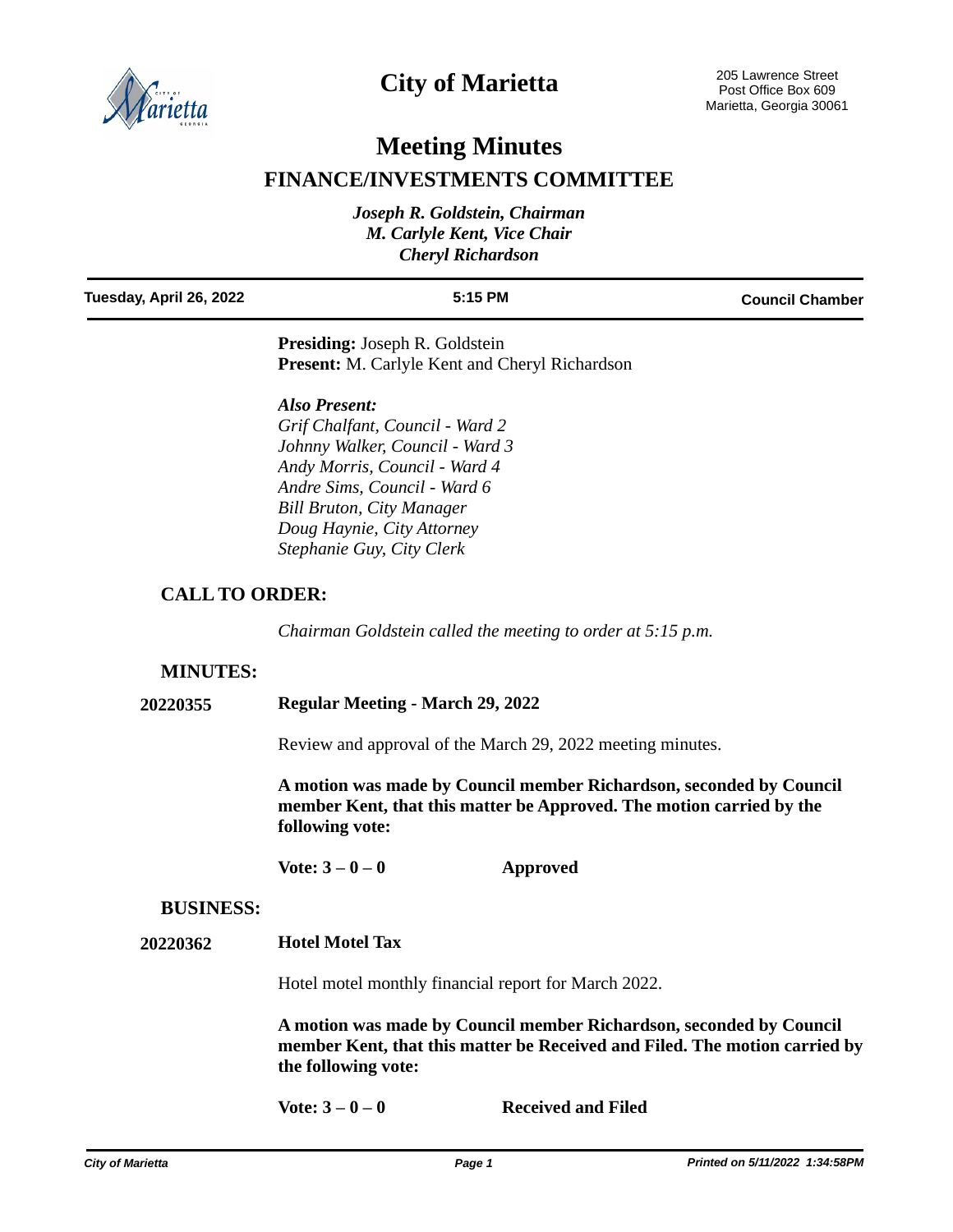| 20220363 | <b>Auto Rental Tax</b>                                                                                                                                                                                                                                                                                                                                                                                                                                                                                                      |                                                                          |  |
|----------|-----------------------------------------------------------------------------------------------------------------------------------------------------------------------------------------------------------------------------------------------------------------------------------------------------------------------------------------------------------------------------------------------------------------------------------------------------------------------------------------------------------------------------|--------------------------------------------------------------------------|--|
|          | 3% Auto Rental Tax monthly financial report for March 2022.<br>A motion was made by Council member Richardson, seconded by Council<br>member Kent, that this matter be Received and Filed. The motion carried by<br>the following vote:                                                                                                                                                                                                                                                                                     |                                                                          |  |
|          |                                                                                                                                                                                                                                                                                                                                                                                                                                                                                                                             |                                                                          |  |
|          | Vote: $3 - 0 - 0$                                                                                                                                                                                                                                                                                                                                                                                                                                                                                                           | <b>Received and Filed</b>                                                |  |
| 20220364 | <b>Quarterly Financial Report</b>                                                                                                                                                                                                                                                                                                                                                                                                                                                                                           |                                                                          |  |
|          | Third Quarter Financial Report for FY2022.                                                                                                                                                                                                                                                                                                                                                                                                                                                                                  |                                                                          |  |
|          | A motion was made by Council member Richardson, seconded by Council<br>member Kent, that this matter be Received and Filed. The motion carried by<br>the following vote:                                                                                                                                                                                                                                                                                                                                                    |                                                                          |  |
|          | Vote: $3 - 0 - 0$                                                                                                                                                                                                                                                                                                                                                                                                                                                                                                           | <b>Received and Filed</b>                                                |  |
| 20220415 | <b>Coronavirus State and Local Fiscal Recovery Funds (SLFRF) Program</b>                                                                                                                                                                                                                                                                                                                                                                                                                                                    |                                                                          |  |
|          | Presentation of Coronavirus State and Local Fiscal Recovery Funds program<br>parameters.                                                                                                                                                                                                                                                                                                                                                                                                                                    |                                                                          |  |
|          | <b>Presented</b>                                                                                                                                                                                                                                                                                                                                                                                                                                                                                                            |                                                                          |  |
| 20220419 | <b>Veterans' Memorial Investment</b>                                                                                                                                                                                                                                                                                                                                                                                                                                                                                        |                                                                          |  |
|          | Discussion of a contribution to the Veterans' Memorial.<br>A motion was made by Council member Richardson, seconded by Council<br>member Goldstein, to approve a donation of \$50,000 in the Veterans' Memorial.<br>An amendment to the motion was made by Council member Richardson,<br>seconded by Council member Goldstein, to approve of the City's investment of<br>\$50,000 in the Veterans' Memorial and to recommend that the Board of Lights of<br>Water to do the same. The motion carried by the following vote: |                                                                          |  |
|          |                                                                                                                                                                                                                                                                                                                                                                                                                                                                                                                             |                                                                          |  |
|          |                                                                                                                                                                                                                                                                                                                                                                                                                                                                                                                             |                                                                          |  |
|          | <i>Vote:</i> $3 - 0 - 0$                                                                                                                                                                                                                                                                                                                                                                                                                                                                                                    | Approved                                                                 |  |
|          |                                                                                                                                                                                                                                                                                                                                                                                                                                                                                                                             | Chairman Goldstein called for a vote on the original motion, as amended. |  |
|          | The motion was made by Council member Richardson, seconded by Council<br>member Goldstein, that this matter be Recommended for Approval -<br><b>Consent Agenda. The motion carried by the following vote:</b>                                                                                                                                                                                                                                                                                                               |                                                                          |  |
|          | Vote: $3 - 0 - 0$                                                                                                                                                                                                                                                                                                                                                                                                                                                                                                           | <b>Recommended for Approval - Consent Agenda</b>                         |  |